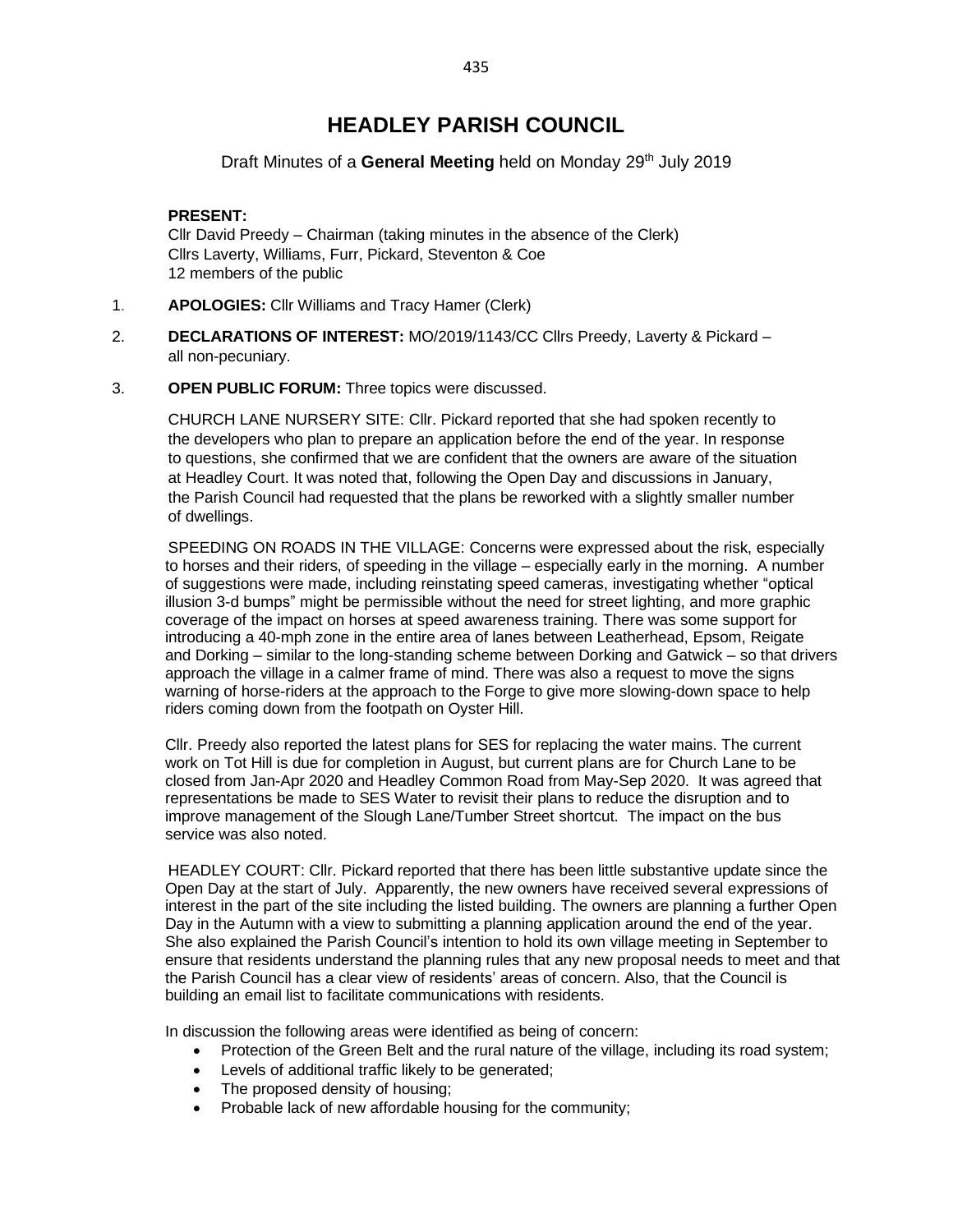- Overall scale of the development and impact of construction;
- Lack of footpaths connecting to the rest of the village
- 3. **CO-OPTING TWO NEW PARISH COUNCILLORS**: The Council minuted the co-option of two new councilors during the statutory period following May's election. Cllr Preedy welcomed Cllrs Steventon and Coe. He also reported that MVDC is working to ensure that Declarations of Interest are correctly posted on their website.
- 4. **MINUTES**: Minutes of the meeting dated 20th May 2019 were read and approved. Proposed by Cllr. Laverty and seconded by Cllr. Pickard and unanimously agreed

## 5. **MATTERS ARISING:**

CHURCH LANE NURSERY SITE: See item 3.

WEBSITE: There was a discussion of the 3 tenders for the new Web-site; Cllr Preedy noted that he was awaiting feedback from a current user of the Netwise solution. Cllr Pickard proposed we opt for Netwise.co.uk, seconded by Cllr. Furr and agreed unanimously, provided there is no compelling reason against from the user feedback. The Clerk was authorised to spend the £899 quoted and asked to arrange implementation as rapidly as possible so the new web-site is up-and-running to support communications around the Headley Court development.

#### 6. **FINANCE:**

Cllr Laverty reported that he had checked the reconciliation of the bank accounts dated  $22<sup>nd</sup>$  July 2019 on that date. He reported that the new system has improved the reconciliation process.

The financial statement was reviewed and the following comments noted:

- The note on Clerks mileage should refer to 31.03.19.
- The entry of £197.19 for subscriptions and donations should be allocated to SALC membership
- The PC needs to re-assess if the anticipated receipts for the MVDC recreation grant should be reduced in line with the first payment
- We need to establish a £500 reserve for playground equipment as agreed at the May meeting

PAYMENTS: The following payments have been made since the last meeting:

| <b>Date</b> | <b>Pavee</b>                         | Chg no | Amount |
|-------------|--------------------------------------|--------|--------|
|             | 20/06/19 Tracy Hamer - June Salary   | DD     | 379.43 |
|             | $20/07/19$ Tracy Hamer - July Salary | DD     | 379.43 |

Approval was requested for the following payments:

| <b>Date</b> | Payee                                       | Chq no | <b>Amount</b> |
|-------------|---------------------------------------------|--------|---------------|
| 29/07/19    | Tracy Hamer - June/July Expenses            | 740    | 25.00         |
| 29/07/19    | Headley Village Hall - July HPC Meeting     | 741    | 37.00         |
| 29/07/19    | Headley Village Shop - Meeting Refreshments | 742    | 12.00         |
| 29/07/19    | NJ Birch - Strimming                        | 743    | 930.00        |
| 29/07/19    | <b>MVDC Broome Close Land Rental</b>        | 744    | 50.00         |
| 29/07/19    | Satswana Annual Fee                         | 745    | 180.00        |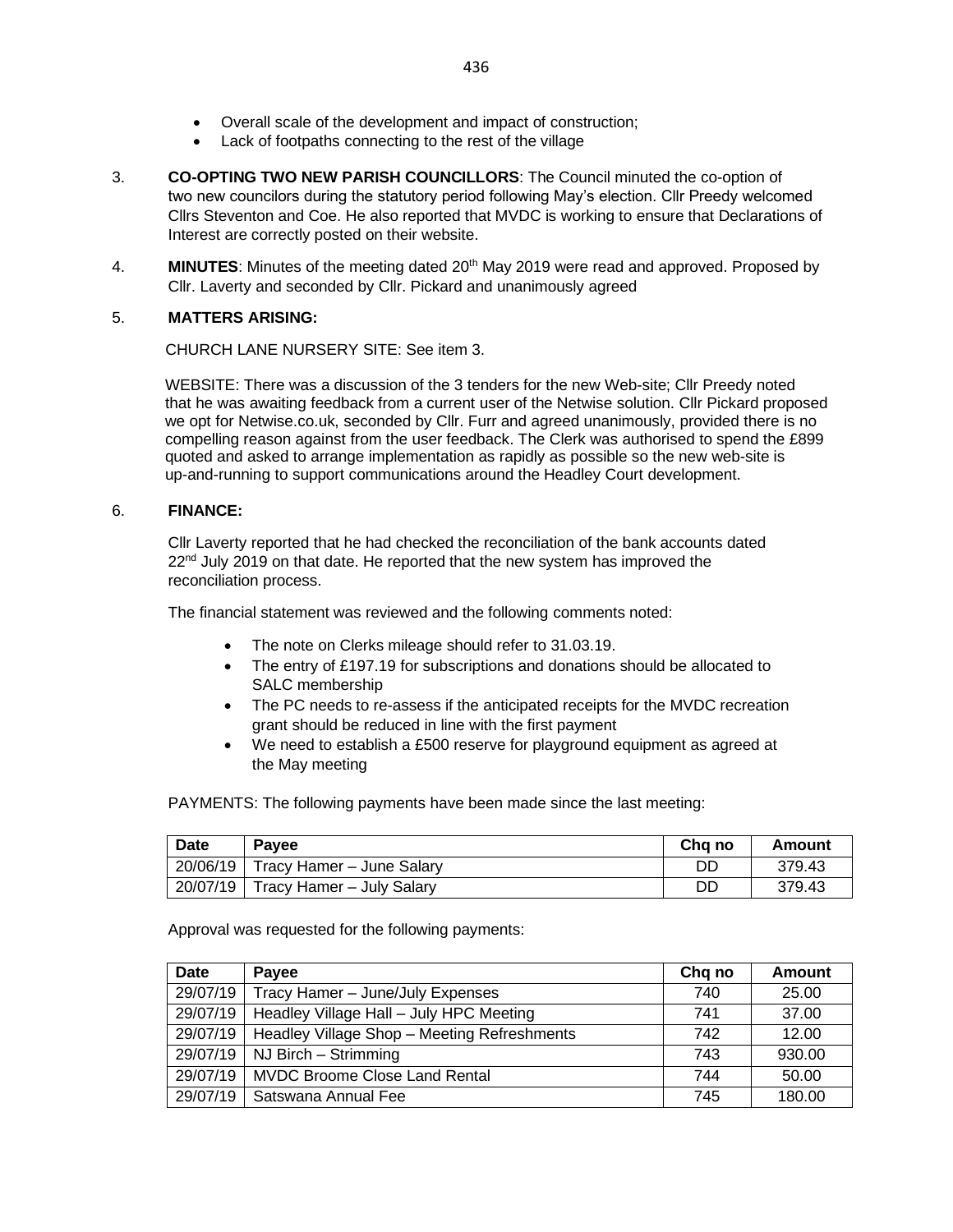| 29/07/19   Annual donation to the Parish Magazine | 746 | 100.00 |
|---------------------------------------------------|-----|--------|
| 29/07/19   SSALC - Chairs Networking Day          |     | 108.00 |

Approval for the above expenditure was agreed – proposed by Cllr Preedy and seconded by Cllr Pickard.

#### 7. **MAINTENANCE:**

PLAYGROUND:

- Cllr Preedy reported that the table top needs to be replaced as some of the bars for securing the top have been removed. **TH to action.**
- The shrub near the Spinney gate had grown rapidly and the thorns present a risk. Cllr Laverty has agreed to prune it.
- It was agreed that following Cllr Williams last month in August, we should publish a new rota to include new Councillors. **TH to action.**

## FOOTPATHS AND GRIT BINS:

• Cllr. Laverty reported that the hedges adjoining the Tar Path are very overgrown. He will try to contact the landowners informally, but if he cannot do so, the Clerk will write to them.

HIGHWAYS AND PEBBLE HILL JUNCTION: Cllrs Preedy and Pickard reported that Lodgebottom Lane hedges are badly overgrown. Cllr Preedy to report to Surrey Highways. Cllr Preedy reported that the Clay Lane/Tilley Lane junction is due to be re-surfaced on  $19<sup>th</sup>$ August and then the white line will be restored. Several Councillors had been told of near misses at that junction. Cllr Preedy agreed to request temporary signage be erected to warn drivers approaching on Clay Lane from the North to slow down.

#### **8. PLANNING:**

GENERAL PLANNING ISSUES: Cllr Preedy noted the formation of a Planning Working Group comprising Cllrs Pickard, Laverty, Coe & Steventon who will lead on planning issues especially where communications with developers are required. This will enable Cllr Preedy to keep an arm's length relationship as befits his role as Chair of the Development Management Committee at MVDC.

It was agreed that future submissions to MVDC relating to planning applications should be made in the name of the Clerk and that a member of the planning Working Group should submit the agreed text to her. It was agreed that we need to establish a protocol for public announcements:

- New items for the Web-site should be circulated for review by all councillors with 48 hours turn-around
- Cllr Laverty (as Vice-Chair) agreed to act as spokesperson for any Press contacts around planning issues; where practical he will seek approval by circulating our position for review with 48-hour turn-round; however, it is recognised this may not always be possible.
- Cllr Preedy agreed to seek out useful contacts in local press for future reference

HEADLEY COURT: In addition to the discussion at the Open Forum, the Council discussed communications with the community. Cllr Steventon outlined the Communications Plan including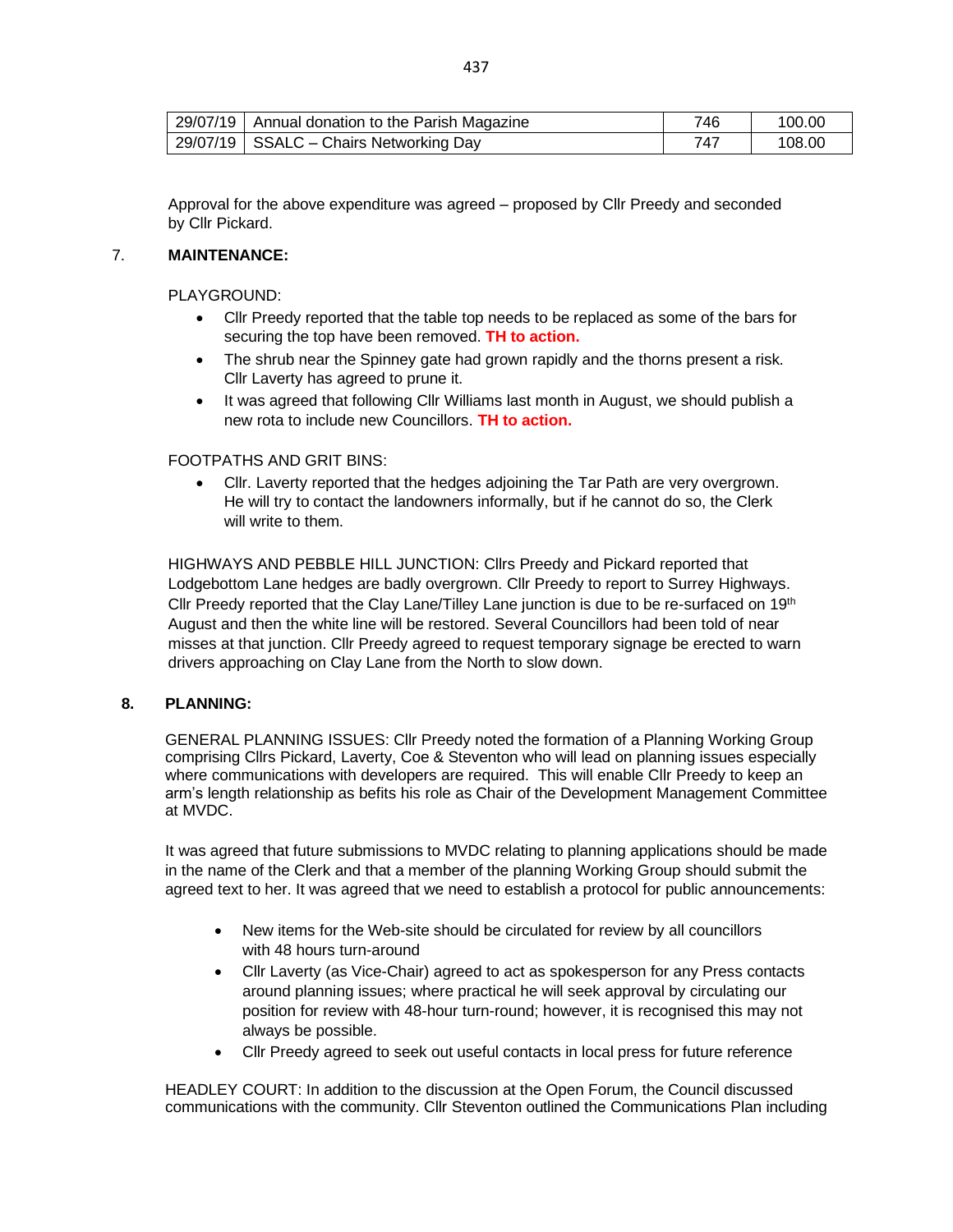a public meeting in September with two objectives:

- To enable the Mole Valley planning officers to outline the planning policies that apply to the site – using the 2017 brownfield site assessment as a guide
- To capture residents' view on the concerns they have regarding the development and on any local improvements they would like to see from it.

This was agreed provided the key MVDC officers could attend. Action Cllr Preedy to secure agreement from Mark Turner at MVDC. Cllr Steventon also agreed to engage with new residents as they start moving into Dale View/Cunliffe Close.

#### 9. **CURRENT PLANNING APPLICATIONS:**

MO/2019/0905/PLAH - Burley Cottage, Headley Common Road KT18 6NE - Change of use of outbuilding from office and games room to a self-contained residential annexe.

MO/2019/0900/PLA - St Mary's Parish Church, Church Lane, Headley KT18 6LQ - Erect single storey extension to north elevation.

MO/2019/0859/PLAH - Hookwood Cottages, Hurst Lane, Headley KT18 6EA - The installation of a Premier Tech SAF sewage treatment plant in place of the existing failing brick-built trickle filter system, in the same location as the existing.

MO/2019/1143/CC - Tunbarr, Tot Hill Lane, Headley KT18 6PQ - Variation of condition 15 of approved planning permission MO/2018/1439 for erection of 2 No. replacement dwellings, one with integral garage and one with carport, following demolition of the existing dwellings and garage, in order to allow submission of drainage details after demolition instead of before demolition.

MO/2019/1158/PLAH - 2 Heath Farm Cottages, Church Lane KT18 6LD - Erection of conservatory at rear.

MO/2019/1155/DEA - Dean Wood, Off Lodgebottom Road RH5 6DG - Erection of a building of 7.4 metres x 3.1 metres for the storage of forestry management equipment and tools.

MO/2019/1301/DEA - Dean Wood, south of Lodgebottom Road, Headley, Surrey - Prior notification for alterations to an existing farm track.

*Various Councillors expressed some concern about the scale of the proposals for this small part of woodland. Cllr Preedy noted that this section is excluded from the AoNB, but in the AGLV. It was agreed that the Council's submission should express concern if the new owners intend commercial exploitation of this woodland.*

MO/2019/0376/PLA - **APPROVED WITH CONDITIONS** - Heath Farm, Headley Common Road KT18 6ND - Erection of replacement dwelling, to include basement area to house plant room and associated equipment, also remove one outbuilding and one shed.

MO/2019/0701/PLAH - **WITHDRAWN** - Farriers, Tilley Lane, Headley KT18 6EE - Erection of a three and a half bay oak framed and timber clad garage with room over accessed by an external staircase.

MO/2019/0674/TFC - **APPROVED WITH CONDITIONS** - The White House, Headley Grove KT18 6NR - Reduce one Beech tree (marked T1 on submitted plan) by 4 metres.

MO/2019/0776 PCL - **REFUSED** - 2 Heath Farm Cottages, Church Lane KT18 6LD - Certificate of lawfulness for a proposed development in respect of the erection of a conservatory.